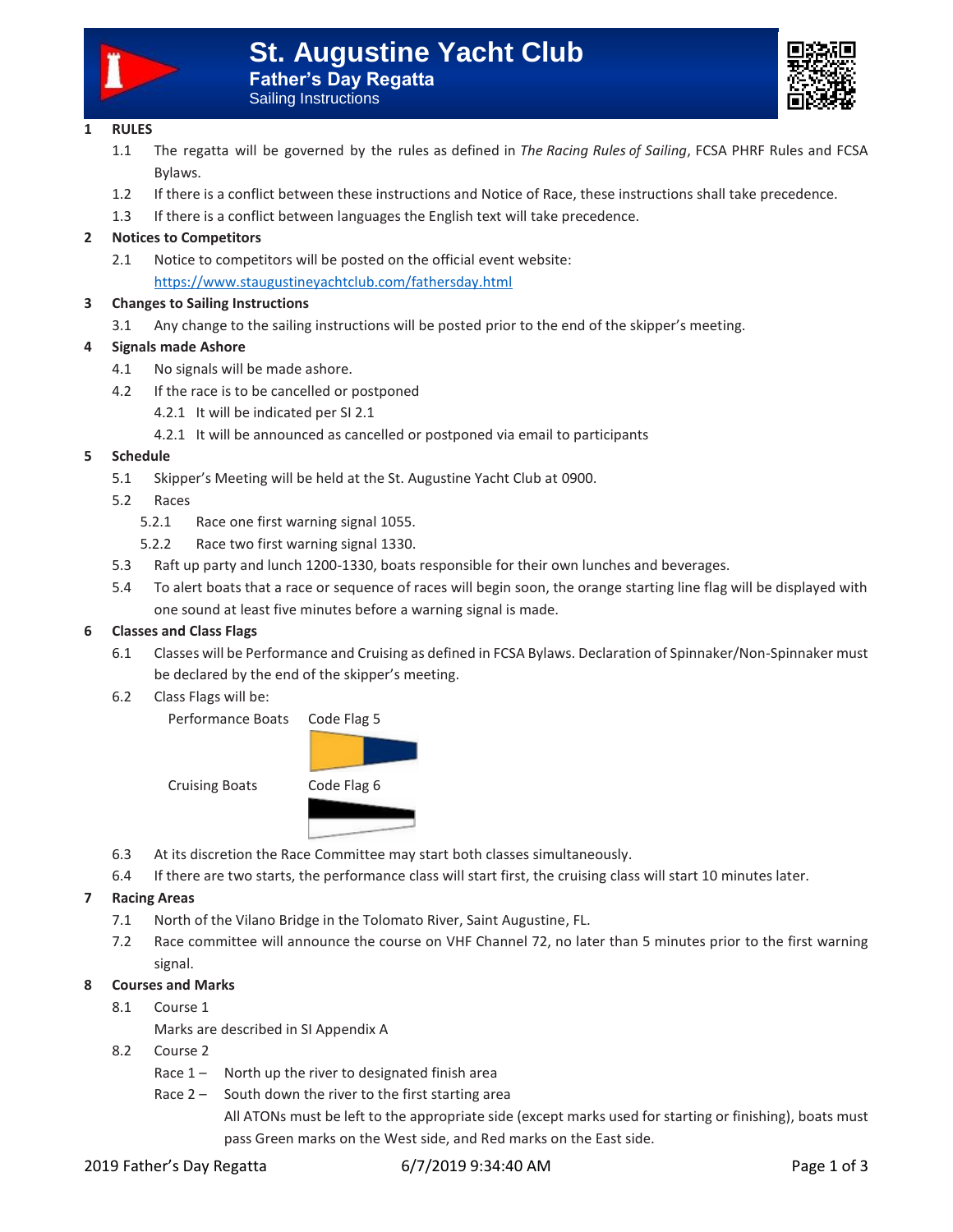# **9 The Start**

- 9.1 Start Marks
	- 9.1.1 Course 1 The Start marks are described in SI Appendix A for both races
	- 9.1.2 Course 2
		- 9.1.2.1 Race 1 The Start marks are described in SI Appendix A
		- 9.1.2.2 Race 2 The Start will use the finish line from Race 1
- 9.2 Races will be started by using RRS 26 with the warning signal made 5 minutes before the starting signal
- 9.3 Boats whose warning signal has not been made shall avoid the starting area during the starting sequence for other races.
- 9.4 A boat that does not start within 30 minutes after her starting signal will be scored Did Not Start without a hearing. This changes RRS A4 and A5.
- 9.5 If any part of a boat's hull, crew or equipment is on the course side of the starting line during the two minutes before her starting signal and she is identified, the race committee will attempt to broadcast her sail number on VHF channel 72. Failure to make a broadcast or to time it accurately will not be grounds for a request for redress. This changes RRS 62.1(a).

## **10 The Finish**

- 10.1 Finish Marks
	- 10.1.1 Course 1 The Finish marks are described in SI Appendix A for both races
	- 10.1.2 Course 2
		- 10.1.2.1 Race 1 The finish will be between an orange flag on the committee and a designated finish mark (may be ATON or appropriate temporary mark)
		- 10.1.2.2 Race 2 The Finish marks are described in SI Appendix A
- 10.2 If the race committee is absent when a boat finishes, she should report her finishing time, and her position in relation to nearby boats, to the race committee at the first reasonable opportunity.

## **11 Penalty System**

11.1 For all classes RRS 44.1 is changed so that the Two-Turns Penalty is replaced by the One-Turn Penalty.

## **12 Time Limits**

12.1 For all classes the time limit will be 2 hours.

## **13 Protests and Requests for Redress**

- 13.1 Protest forms are available at the Saint Augustine Yacht Club. Protests and requests for redress or reopening shall be delivered there within the appropriate time limit.
- 13.2 Boats intending to protest must inform the race committee as soon as reasonably possible after finishing the race in which the incident occurred.
- 13.3 For each class, the protest time limit is 90 minutes after the last boat has finished the last race of the day or the race committee signals no more racing today, whichever is later.
- 13.4 Notices will be posted no later than 30 minutes after the protest time limit to inform competitors of hearings in which they are parties or named as witnesses. Hearings will be held at the Saint Augustine Yacht Club as soon as practical thereafter.

## **14 Scoring**

- 14.1 Low Point Scoring will be used as defined in RRS Appendix A.
- 14.2 Corrected times will be calculated using PHRF Time on Time. This modifies NOR 8.2.
- 14.3 A three (+3) second per mile adjustment be made for each father, child, grandchild or step child aboard with a maximum allowance of 15 seconds.

## **15 Safety Regulations**

- 15.1 A boat that retires from a race shall notify the race committee as soon as possible.
- 15.2 All boats must check-in with the Race Committee, via VHF Channel 72, or by sailing within hailing distance of the committee boat, no later than 5 minutes before her warning.
- 15.3 See RRS 27.1 and 40.